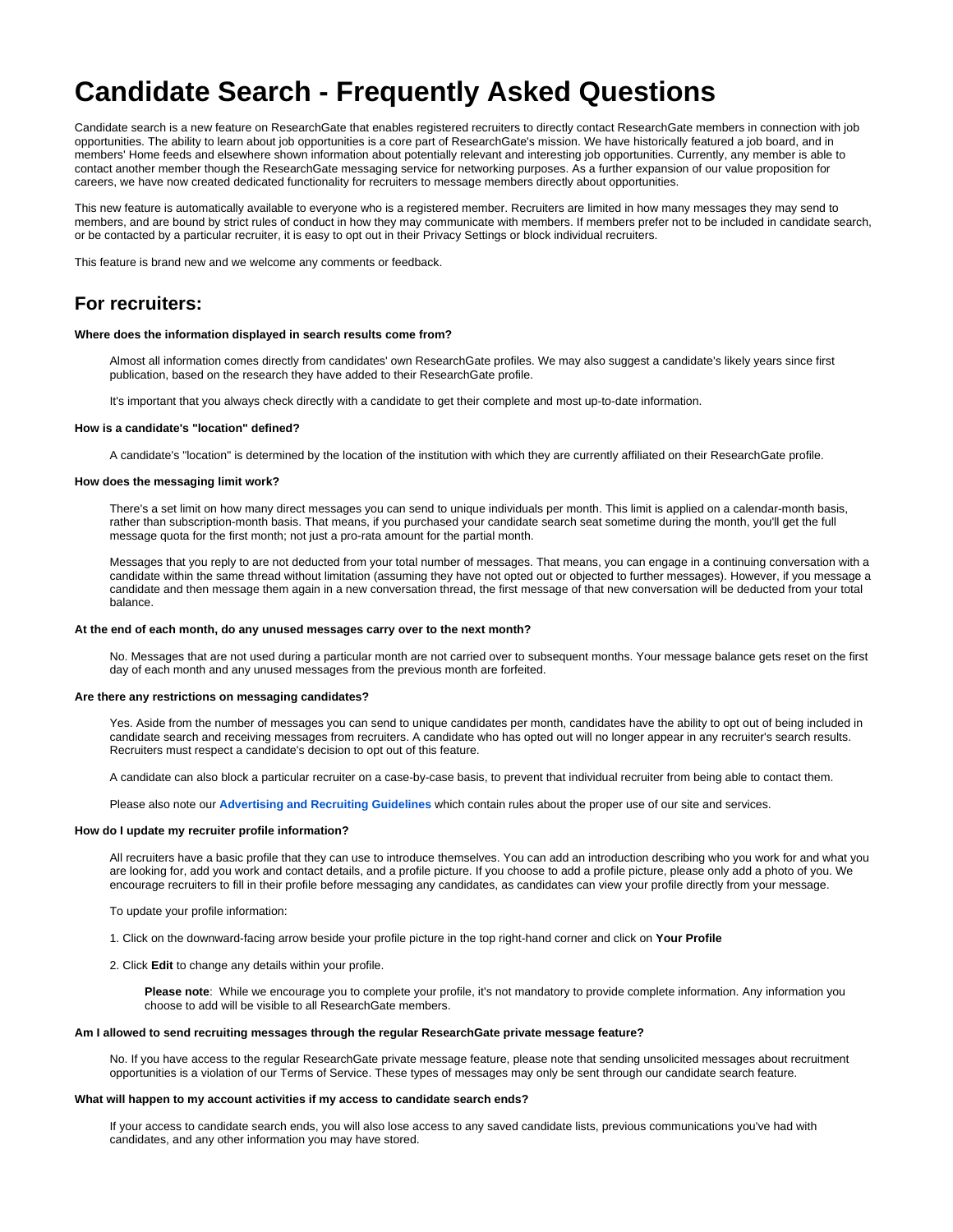# **Can I save interesting candidate profiles for later?**

Sure! You can create different save lists, for example for different roles you're hiring for. There's no limit to the number of candidates you can save per list. Candidates can be moved between lists and saved to more than one list at the same time.

Note that, if a saved candidate decides to opt out of being included in candidate search, they will automatically be removed from any lists they were saved to.

# **For ResearchGate members:**

# **Is it possible that my profile will show up in a recruiter's candidate search?**

As a registered ResearchGate member, you are automatically eligible to enjoy the benefits of candidate search and may show up in recruiter search results. If you don't want to show up in a recruiter's search or be contacted by any recruiters, you can opt out in your privacy settings (see **How do I opt out of candidate search?** below). You can also block further messages from a particular recruiter if you don't want to hear from them (see **How do I block a specific recruiter from contacting me?** below). If you block a specific recruiter only, they won't be able to send you any further messages. You may still appear in the results of other recruiters and receive messages from them.

### **Is my entire ResearchGate profile visible to recruiters?**

Recruiters using candidate search will only see a limited version of your profile, which includes some information from the profile and research tabs. On the profile tab, they can see your introduction, affiliation, lab membership, top co-authors, stats overview, research experience, education, and awards & achievements. On the research tab, they can only see your research items.

Note that, if your researcher information visibility (found under **Your research** in your privacy settings) is set to **Mutual followers**, then your profile will not be visible in a recruiter's search, unless you're mutual followers.

# **How do you determine my career level?**

If you have provided your degree in your profile, this is what will be displayed in search results. Where this data is not present, it may impact your ability to be found by the most relevant recruiters. If you want to increase your chances of being contacted by recruiters about relevant job opportunities, we encourage you to keep your profile information up to date.

#### **What if I have not added skills or disciplines to my profile?**

If you have not added skills or disciplines to your profile, it's possible that you will not appear in recruiters' candidate search results. If you want to increase you chances of being contacted by recruiters about relevant job opportunities, we encourage you to keep your profile information up to date.

## **How do I add or remove skills on my profile so that I appear in candidate search results?**

If you want to add, remove, or edit skills on your profile:

- 1. Click on the down arrow beside your profile picture in the top right hand corner and click on **Your Profile**
- 2. In the Introduction box, click **Edit** beside Skills and expertise
- 3. Add or remove all skills and expertise that match your experience.

# **How do I opt out of candidate search?**

You can choose to opt out of being included in candidate search at any time. Opting out means that you won't show up in recruiters' candidate search results, and recruiters won't be able to send you messages using the candidate search feature. Here's how to opt out:

- 1. Click on the down arrow beside your profile picture in the top right hand corner and click on **Settings**
- 2. Click on **Privacy settings** on the right hand side
- 3. Under **Inclusion in candidate search**, un-check the box beside **Include me in candidate search**.

If you choose to be removed from candidate search, you will disappear from any recruiters' saved lists. If you change your mind later, you can go back and change your settings to enable you to be included in candidate search.

#### **If my privacy settings are opted in for inclusion in candidate search, does that mean I'm publicly stating that I'm open to job opportunities?**

No. Being included in candidate search does not mean that you are publicly stating that you are open to job opportunities. It simply means that recruiters may find your profile through the candidate search feature and send you a direct message. If you don't want to be contacted by recruiters, you can opt out at any time (see **How do I opt out of candidate search?** above).

## **How do I know that a recruiter has messaged me?**

You will be informed through on-site notifications and by email (unless you have unsubscribed from receiving this particular type of email). In your private message inbox on ResearchGate, the word "Recruiter" will appear directly after the recruiter's name. If this badge appears, you know the message is from someone with a recruiter account. Note that recruiter messages are not permitted using the regular ResearchGate private messaging feature. If you receive messages you believe are in violation of our policies, you can report these messages to our Community Support team.

#### **Can I stop receiving messages from recruiters, but still receive direct messages from other ResearchGate members?**